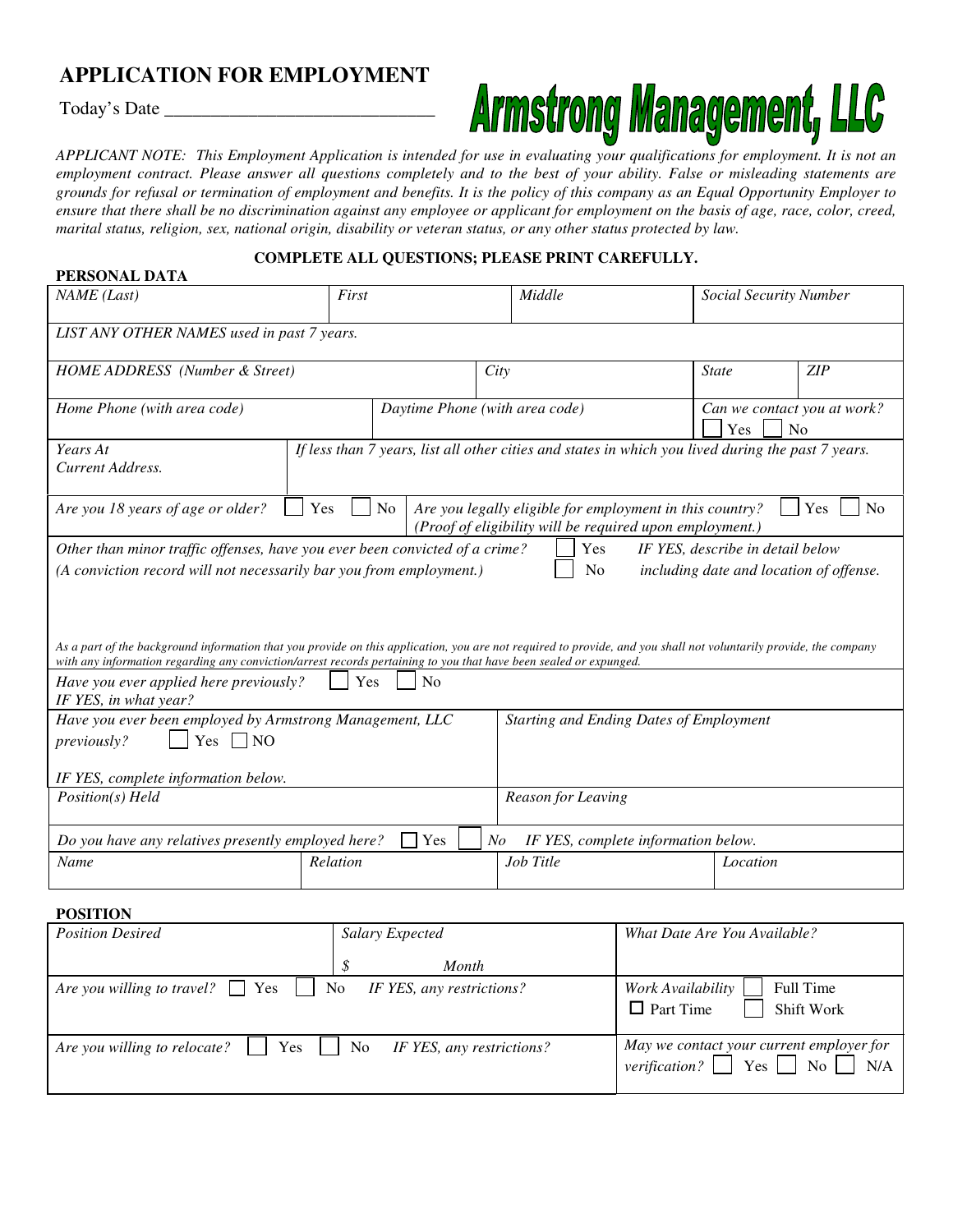#### **EMPLOYMENT HISTORY PRESENT OR LAST** *Company Name Street Address From (month/year) To (month/year)* **EMPLOYER** *City & State Where Located Phone No. (with area code) Type of Business Ending Salary May we contact for a Position* Title *Reason for Leaving**Are Are you eligible for rehire?*  $Yes \mid \mid No$ *reference?*  $\Box$  Yes  $\Box$  No *Name of Supervisor Title of Supervisor Supervisor's Phone No.* **2ND PREVIOUS** *Company Name Street Address From (month/year) To (month/year)* **EMPLOYER** *City & State Where Located Phone No. (with area code) Type of Business Ending Salary May we contact for a Position Title Reason for Leaving**Are**Xenume in the state of the <i>Reason for Leaving**Are**Are**you**eligible**for rehire?*  $Yes \Box No$ *reference?*  $\Box$  Yes  $\Box$  No *Name of Supervisor Title of Supervisor Supervisor's Phone No.* **3RD PREVIOUS** *Company Name Street Address From (month/year) To (month/year)* **EMPLOYER** *City & State Where Located Phone No. (with area code) Type of Business Ending Salary May we contact for a Position Title Reason for Leaving Are you eligible for rehire?*  $Yes \mid \mid No$ *reference?*  $\Box$  Yes  $\Box$  No *Name of Supervisor Title of Supervisor Supervisor's Phone No.* **4TH PREVIOUS** *Company Name Street Address From (month/year) To (month/year)* **EMPLOYER** *City & State Where Located Phone No. (with area code) Type of Business Ending Salary May we contact for a Position Title Reason for Leaving**Are**Xenume in the state of the <i>Reason for Leaving**Are**Are**you**eligible**for rehire?*  $Yes \Box No$ *reference?*  $\Box$  Yes  $\Box$  No *Name of Supervisor Title of Supervisor Supervisor's Phone No.* **5TH PREVIOUS** *Company Name Street Address From (month/year) To (month/year)* **EMPLOYER** *City & State Where Located Phone No. (with area code) Type of Business Ending Salary May we contact for a Position Title Reason for Leaving Are you eligible for rehire?*  $Yes \mid \mid No$ *reference?*  $\Box$  Yes  $\Box$  No *Name of Supervisor Title of Supervisor Supervisor's Phone No.*

#### **MILITARY SERVICE** (Complete if you have served in the US Military. A copy of your DD214 may be needed for verification.)

| <b>Branch</b>                | Final Base, City & State where assigned              | Date Entered | Date Discharged            | Rank and Position at Discharge |
|------------------------------|------------------------------------------------------|--------------|----------------------------|--------------------------------|
|                              |                                                      |              |                            |                                |
| Name and Title of Supervisor |                                                      |              | Phone No.( with area code) |                                |
|                              | List service schools or special relevant experience. |              |                            |                                |